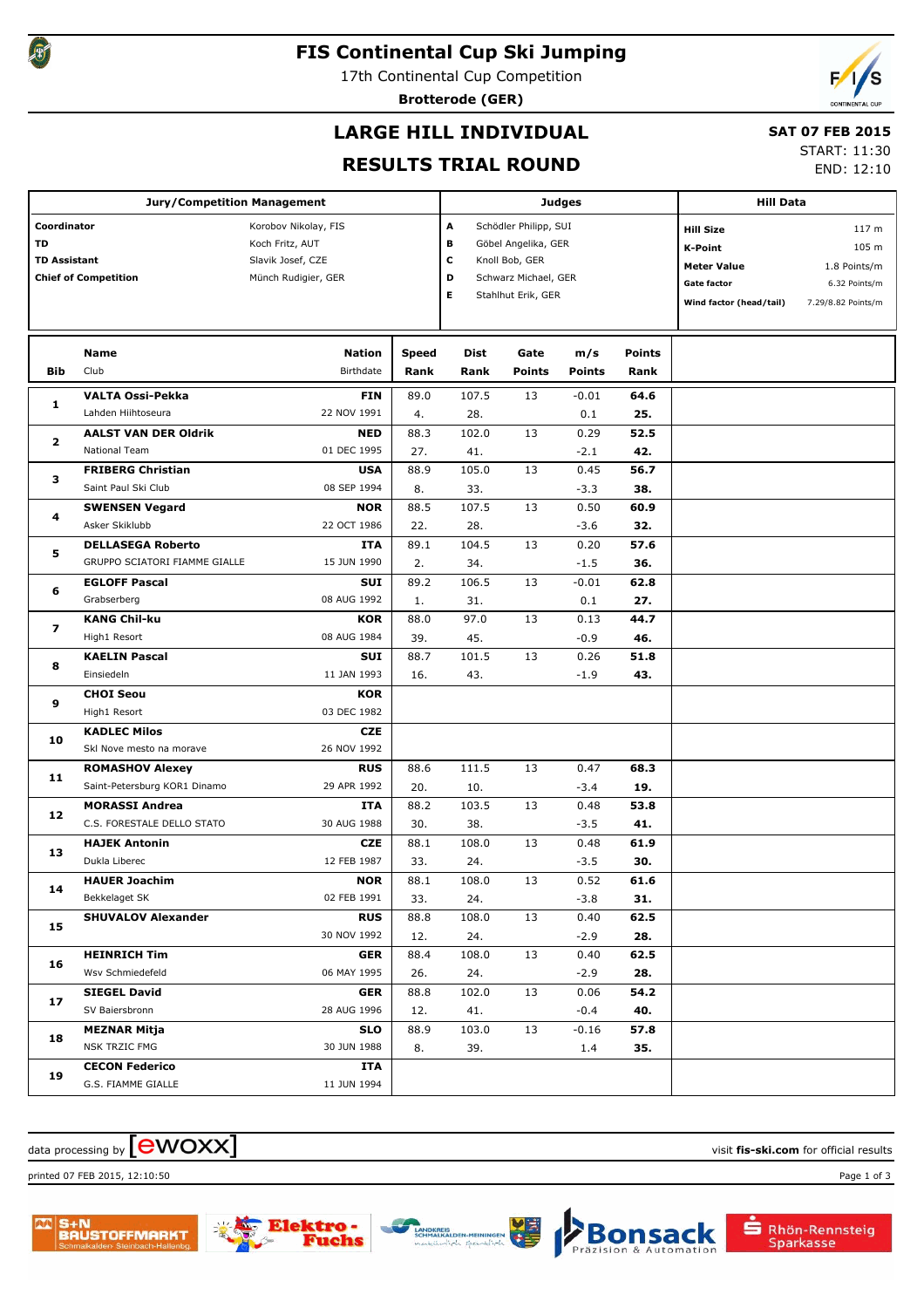

## **FIS Continental Cup Ski Jumping**

17th Continental Cup Competition

**Brotterode (GER)**



# **LARGE HILL INDIVIDUAL**

#### **SAT 07 FEB 2015**

**RESULTS TRIAL ROUND**

START: 11:30 END: 12:10

|     | Name                            | <b>Nation</b> | <b>Speed</b> | Dist  | Gate   | m/s           | <b>Points</b> |  |
|-----|---------------------------------|---------------|--------------|-------|--------|---------------|---------------|--|
| Bib | Club                            | Birthdate     | Rank         | Rank  | Points | <b>Points</b> | Rank          |  |
|     |                                 |               |              |       |        |               |               |  |
| 20  | <b>JOHNSON Anders</b>           | <b>USA</b>    | 88.7         | 96.5  | 13     | $-0.01$       | 44.8          |  |
|     | Park City Nordic                | 23 APR 1989   | 16.          | 46.   |        | 0.1           | 45.           |  |
| 21  | <b>BYRT Tomasz</b>              | <b>POL</b>    | 87.8         | 101.0 | 13     | 0.20          | 51.3          |  |
|     | KS Wisla Ustronianka            | 25 JAN 1993   | 43.          | 44.   |        | $-1.5$        | 44.           |  |
| 22  | <b>MIETUS Krzysztof</b>         | <b>POL</b>    | 88.9         | 109.5 | 13     | 0.15          | 67.0          |  |
|     | AZS Zakopane                    | 08 MAR 1991   | 8.           | 20.   |        | $-1.1$        | 23.           |  |
| 23  | <b>KYTOESAHO Niko</b>           | <b>FIN</b>    | 89.0         | 104.5 | 13     | 0.11          | 58.3          |  |
|     | Lahden Hiihtoseura              | 18 DEC 1999   | 4.           | 34.   |        | $-0.8$        | 34.           |  |
| 24  | <b>ELVERUM SORSELL Kim Rene</b> | <b>NOR</b>    | 89.1         | 111.0 | 13     | 0.03          | 70.6          |  |
|     | Ullensaker Skiklubb             | 06 OCT 1988   | 2.           | 13.   |        | $-0.2$        | 10.           |  |
| 25  | <b>HUBER Daniel</b>             | <b>AUT</b>    | 89.0         | 109.5 | 13     | $-0.15$       | 69.4          |  |
|     | SC Seekirchen-Salzburg          | 02 JAN 1993   | 4.           | 20.   |        | 1.3           | 16.           |  |
| 26  | <b>KALINITSCHENKO Anton</b>     | <b>RUS</b>    | 88.1         | 102.5 | 13     | 0.06          | 55.1          |  |
|     |                                 | 22 JUL 1982   | 33.          | 40.   |        | $-0.4$        | 39.           |  |
| 27  | <b>BJERKEENGEN Fredrik</b>      | <b>NOR</b>    | 88.8         | 111.0 | 13     | 0.07          | 70.3          |  |
|     | Kolbukameratene IL              | 11 NOV 1988   | 12.          | 13.   |        | $-0.5$        | 11.           |  |
| 28  | <b>BIEGUN Krzysztof</b>         | <b>POL</b>    | 88.5         | 115.0 | 13     | 0.30          | 75.8          |  |
|     | SS-R LZS Sokol Szczyrk          | 21 MAY 1994   | 22.          | 3.    |        | $-2.2$        | 4.            |  |
| 29  | <b>HUBER Stefan</b>             | <b>AUT</b>    | 88.1         | 111.5 | 13     | 0.54          | 67.8          |  |
|     | SC Seekirchen-Salzburg          | 08 MAR 1994   | 33.          | 10.   |        | $-3.9$        | 20.           |  |
| 30  | <b>MAYER Nicolas</b>            | <b>FRA</b>    | 88.7         | 113.0 | 13     | 0.58          | 70.2          |  |
|     | Courchevel                      | 06 OCT 1990   | 16.          | 8.    |        | $-4.2$        | 12.           |  |
| 31  | <b>BIELA Stanislaw</b>          | <b>POL</b>    | 88.6         | 118.0 | 12     | 0.88          | 81.0          |  |
|     | UKS SOLTYSIANIE STARE BYSTRE    | 02 APR 1994   | 20.          | 1.    | 4.0    | $-6.4$        | 1.            |  |
| 32  | <b>KOZISEK Cestmir</b>          | <b>CZE</b>    | 88.9         | 104.5 | 12     | 0.34          | 60.6          |  |
|     | LSK Lomnice nad Popelkou        | 09 NOV 1991   | 8.           | 34.   | 4.0    | $-2.5$        | 33.           |  |
| 33  | <b>ALTENBURGER Florian</b>      | <b>AUT</b>    | 88.0         | 110.5 | 12     | 0.52          | 70.1          |  |
|     | SC Seekirchen-Salzburg          | 02 NOV 1993   | 39.          | 17.   | 4.0    | $-3.8$        | 14.           |  |
| 34  | <b>ROENSEN Atle Pedersen</b>    | <b>NOR</b>    | 87.7         | 109.0 | 12     | 0.52          | 67.4          |  |
|     | Eidsvoll IF                     | 13 AUG 1988   | 45.          | 22.   | 4.0    | $-3.8$        | 22.           |  |
| 35  | <b>POGRAJC Andraz</b>           | <b>SLO</b>    | 88.1         | 111.0 | 12     | 0.39          | 72.0          |  |
|     | SSK Costella Ilirija            | 26 SEP 1991   | 33.          | 13.   | 4.0    | $-2.8$        | 9.            |  |
| 36  | <b>QUECK Danny</b>              | <b>GER</b>    | 88.7         | 113.5 | 12     | 0.63          | 74.7          |  |
|     | WSV 08 Lauscha                  | 17 SEP 1989   | 16.          | 6.    | 4.0    | $-4.6$        | 5.            |  |
| 37  | <b>SCHIFFNER Markus</b>         | <b>AUT</b>    | 88.8         | 109.0 | 12     | 0.39          | 68.4          |  |
|     | UVB Hinzenbach-Oberoesterreich  | 05 JUN 1992   | 12.          | 22.   | 4.0    | $-2.8$        | 18.           |  |
| 38  | <b>GEIGER Karl</b>              | <b>GER</b>    | 89.0         | 107.0 | 12     | 0.32          | 65.3          |  |
|     | SC 1906 Oberstdorf              | 11 FEB 1993   | 4.           | 30.   | 4.0    | $-2.3$        | 24.           |  |
| 39  | <b>JUSTIN Rok</b>               | <b>SLO</b>    | 88.1         | 110.0 | 12     | 0.39          | 70.2          |  |
|     | SSD Stol Zirovnica              | 06 APR 1993   | 33.          | 19.   | 4.0    | $-2.8$        | 12.           |  |
|     | <b>JOHANSSON Robert</b>         | <b>NOR</b>    | 88.5         | 112.0 | 12     | 0.95          | 69.7          |  |
| 40  | Soere Aal IL                    | 23 MAR 1990   | 22.          | 9.    | 4.0    | $-6.9$        | 15.           |  |
| 41  | <b>WANK Andreas</b>             | <b>GER</b>    | 88.3         | 114.5 | 12     | 1.15          | 72.7          |  |
|     | SC Hinterzarten                 | 18 FEB 1988   | 27.          | 5.    | 4.0    | $-8.4$        | 7.            |  |
|     | <b>HULA Stefan</b>              | <b>POL</b>    | 88.0         | 113.5 | 12     | 0.87          | 73.0          |  |
| 42  | KS Eve-nement Zakopane          | 29 SEP 1986   | 39.          | 6.    | 4.0    | -6.3          | 6.            |  |
|     | <b>WOHLGENANNT Ulrich</b>       | AUT           | 87.8         | 110.5 | 12     | 0.85          | 67.7          |  |
| 43  | SK Kehlegg-Vorarlberg           | 01 AUG 1994   | 43.          | 17.   | 4.0    | $-6.2$        | 21.           |  |
|     |                                 |               |              |       |        |               |               |  |

data processing by **CWOXX** and  $\overline{C}$  and  $\overline{C}$  and  $\overline{C}$  and  $\overline{C}$  and  $\overline{C}$  and  $\overline{C}$  and  $\overline{C}$  and  $\overline{C}$  and  $\overline{C}$  and  $\overline{C}$  and  $\overline{C}$  and  $\overline{C}$  and  $\overline{C}$  and  $\overline{C}$  and  $\overline{C}$ 

printed 07 FEB 2015, 12:10:50 Page 2 of 3









Rhön-Rennsteig<br>Sparkasse